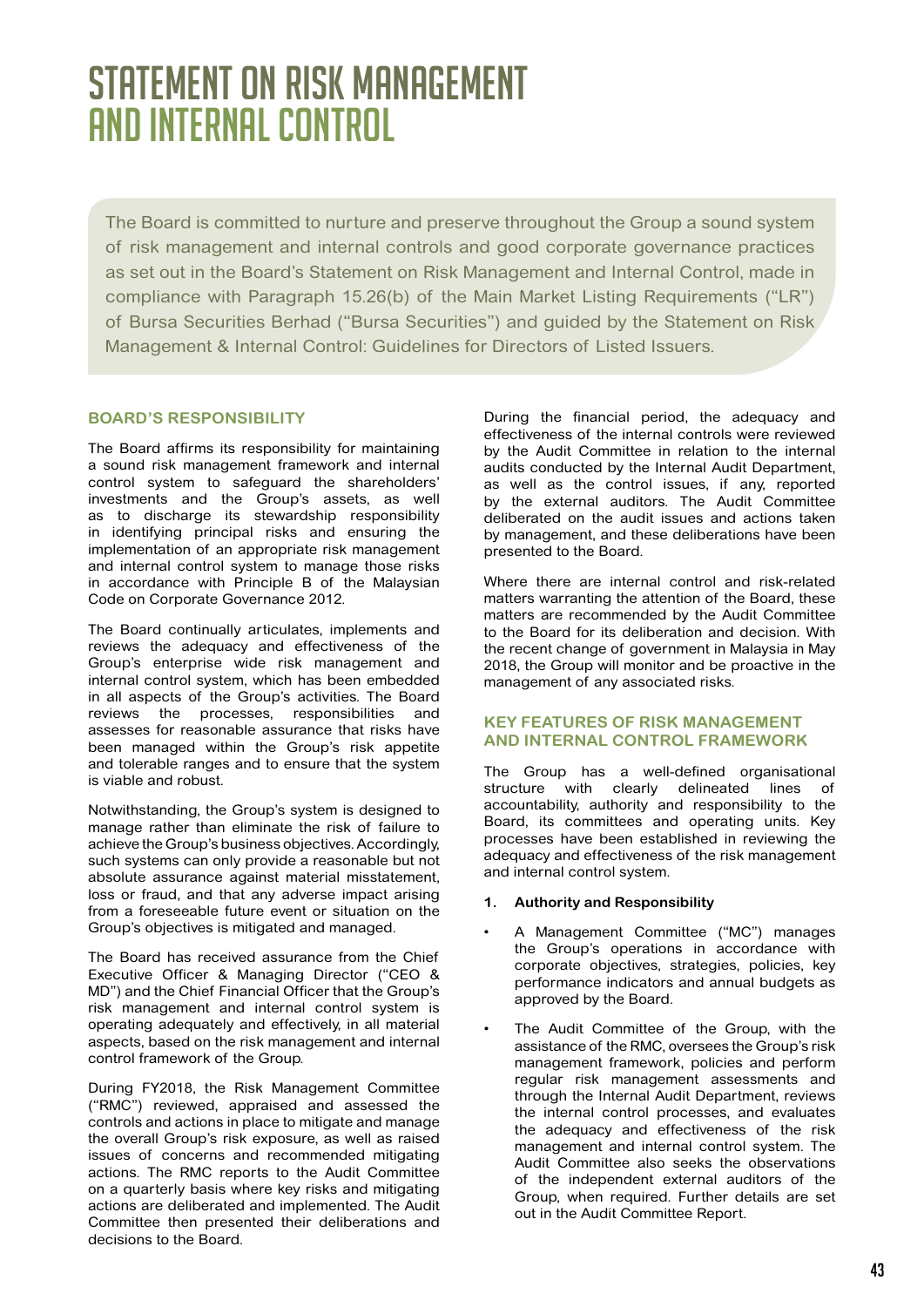# STATEMENT ON RISK MANAGEMENT AND INTERNAL CONTROL

- The RMC was established to oversee and perform regular reviews on the Group's risk management processes and ensure prudent risk management over the Group's business and operations. The RMC for Sabah operations is chaired by the CEO & MD and the RMC for Indonesian operations is chaired by the Chief Executive Officer (Indonesia). Both RMCs comprise representatives from operations, as well as from the relevant Head Office operations support departments. The two (2) RMCs report to the Audit Committee on a quarterly basis where key risks and mitigating actions are deliberated and implemented.
- The Nomination & Remuneration Committee assists the Board to review and recommend appropriate remuneration policies for Directors and senior management, as well as reviews and recommends candidates to the Board, and evaluates their performance (including Board Committees) on an annual basis.
- The Securities and Options Committee administers options and/or shares under the employee share scheme and regulates the securities transactions in accordance with established regulations and by-laws. Further details are set out in the Statement of Corporate Governance.

## **2. Planning, Monitoring and Reporting**

- Regular, comprehensive and up-to-date information are conveyed to the Board and its committees covering finance, operations, key performance indicators and other business indicators such as economic and market conditions at their monthly or periodic meetings, facilitating the monitoring of performance against the corporate strategy and business plans.
- Annual budgets are prepared and approved by the Board. These budgets are used to monitor actual versus budgeted and prior period's performance with major variances being reviewed and management actions taken as necessary.
- Periodic company briefings with analysts are conducted to apprise the shareholders, stakeholders and general public of the Group's performance whilst promoting transparency and open discussions.

# **3. Policies, Procedures and Values**

- Clearly documented standard operating policies and procedures to ensure compliance with internal controls, laws and regulations, which are subjected to regular reviews and improvements, have been communicated to all levels.
- Established guidelines for recruitment, human capital development and performance appraisals to enhance staff competency levels have been disseminated to all employees.
- • Clearly defined levels of authority for day-to-day business aspects of the Group covering procurement, payments, investments, acquisition and disposal of assets are reviewed periodically.
- Adoption and consistent application of appropriate accounting policies in the annual financial statements of the Group and Company, and prudent judgements and reasonable estimates have been made in accordance with the applicable accounting standards in Malaysia. Processes and controls are in place for effective and efficient financial reporting and disclosure in the financial statements and the quarterly financial results of the Group and Company to give a true and fair view of the financial position of the Group and Company.
- Top down communication is made to all levels, of company values such as the Group's charter, statements of vision, mission and core values, code of ethics and conduct, corporate disclosure policy as well as avenues for whistle blowing.

# **4. Audits**

The Internal Audit Department ("IAD") of the Group's holding company IJM Corporation Berhad performs internal audits on various operating units within the Group on a riskbased approach based on the annual audit plan approved by the Audit Committee. The IAD checks for compliance with policies and procedures and the effectiveness of the internal control system and highlights significant findings of non-compliances in the quarterly Audit Committee meetings of the Group. Further details of the IAD's functions and activities are set out in the Audit Committee Report.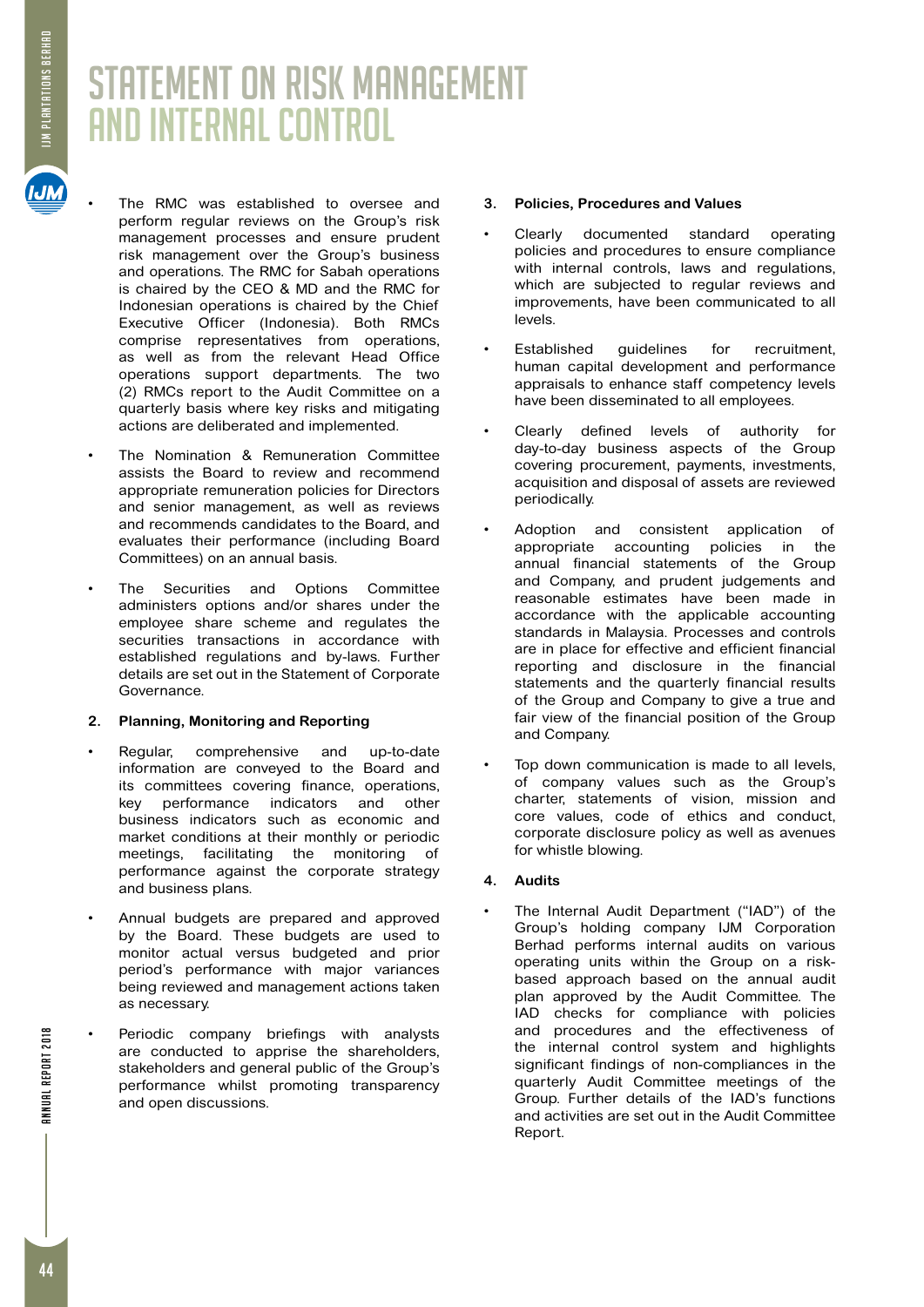- The external auditor's annual audit strategy, audit plan and scope of work for the financial year in relation to the audit services on the Group's financial statements as well as non-audit services, if any, are reviewed and approved by the Audit Committee. Further details on the oversight of the external auditors are set out in the Audit Committee Report.
- The Company and certain subsidiaries, which are accredited with various quality, health, safety and environment and other certifications, undergo scheduled on-site audits by auditors of relevant industry certification bodies. The results of these audits are reported to management.

#### **5. Risk Management**

The RMC principally develops, executes and maintains the enterprise wide risk management system to ensure that the Group's corporate objectives and strategies are achieved within the acceptable risk appetite of the Group. The RMC designed and developed the Group's risk management framework with the assistance of a professional organisation, PricewaterhouseCoopers in 2002. Its reviews cover responses to significant risks identified including non-compliance with applicable laws, rules, regulations and guidelines, changes to internal controls, risk management framework and management information systems, and outputs from monitoring processes as well as a continual review process of identified risks and effectiveness of mitigation strategies and controls.

A risk map addressing the risks to the achievement of strategic, financial, operational and other business objectives, using quantitative and qualitative aspects to assess their likelihood and impact matrices, and the controls for assuring the Board that processes put in place continue to operate adequately and effectively to manage those risks to acceptable levels, is prepared quarterly.

As the business risk profile changes, new areas are introduced for risk assessment and the necessary changes are made to the existing risks.

The Group's Head Office considers and incorporates the risks associated with the Group's strategic objectives and overall risk appetite which are not addressed at the operations level. The consolidated major risks and the mitigating actions are reported to the RMC before being presented to the Audit Committee on a quarterly basis.

#### **Risk Assessment Reviews**

During the financial year ended 31 March 2018, the Group conducted their risk management and internal control system reviews which were assessed by the RMC and reported to the Audit Committee at each quarter. The Group identified major risk areas of concern and mitigating actions were undertaken within appropriate timeframes. The management of the Group's significant risks identified for the financial year 2018 is outlined below:

#### **a) Market Risk Management**

Market risks refer to the risks resulting from economic and regulatory conditions and the inherent cyclical nature of the business.

The Group has expanded its operations to Indonesia. The expansion entails added risks given their different operating and economic environments. Nevertheless, the Group continues to monitor the identified market risks whilst it continues to complete its expansion of operations.

#### **Political risks**

Political risks refer to the change of government. government decisions, events or conditions that may affect the performance of the Group's businesses. With the recent change of government in Malaysia in May 2018 and their plans for institutional and political reforms, the Group will closely monitor and be proactive in the management of any associated risks by engaging and working with the new government.

#### **Commodity risks & foreign exchange exposures**

Commodity risks arise from the volatility of commodity prices. The Group manages such risk with the following measures:

- Constantly monitoring the commodity prices to determine the appropriate timing to transact sales;
- Selling using the Malaysian Palm Oil Board's average price mechanism;
- Hedging through forward sales or crude palm oil pricing swap arrangements; and
- Close monitoring of pricing trends of major oils and fats.

The Group manages foreign exchange exposures by monitoring their movement and would enter into forward foreign exchange contracts or cross currency swap contracts when there is a need. Borrowings are kept to an acceptable level.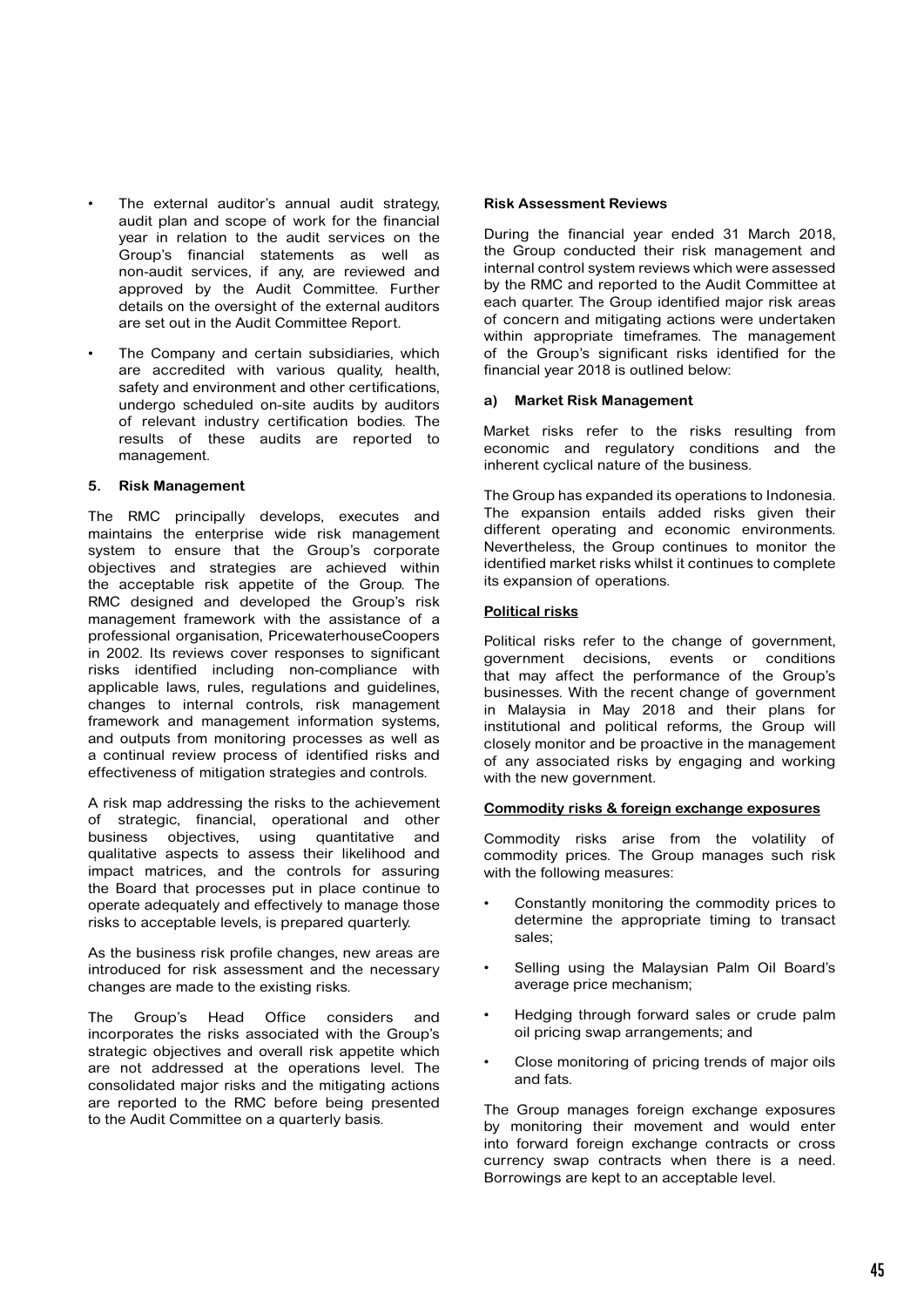# STATEMENT ON RISK MANAGEMENT AND INTERNAL CONTROL





Management engagement with the Audit Committee

## **Regulatory risks**

The Group's businesses are governed by relevant laws, regulations, standards and licenses. The Group constantly assesses the impact of new laws and regulations affecting its businesses to ensure that its processes and infrastructure settings are able to operate under the new requirements. New laws and regulations which have an impact to the Group during FY2018 include the following:

- LR of Bursa Securities;
- New Malaysian Code on Corporate Governance 2017;
- Malaysian Budget 2018; and
- • Employment Insurance System Act 2017.

The Group manages these regulatory risks with the following measures:

- Be updated with the new laws and/or requirements by participating in seminars, conferences and trainings, both in-house and external, presented by authorities, experts or specialists;
- Implementing appropriate policies, procedures, guidelines, and contracts management; and
- Maintaining regular communication with the relevan authorities, industry, accounting, tax and legal experts to ensure compliance at all times.

The Group is also mindful of the new government's plans for various reforms and will take cognisance of the legal and regulatory changes being implemented in due course and will make the necessary adaptations and changes to comply with the new requirements.

# **b) Credit and Liquidity Risk Management**

These risks arise from the inability to recover debts in a timely manner which may adversely affect the Group's profitability, cash flows and funding. The Group minimises such exposures with the following measures:

- Assessing the creditworthiness of potential customers before granting credit limits and periods;
- • Close monitoring of collections and overdue debts; and
- Ensuring effective credit utilisation to keep leverage at a comfortable level.

# **c) Operational Risk Management**

Operational risks arise from the execution of the Group's business including risks of inadequate skilled workforce, adverse climatic conditions, systems and equipment failure and overcapacity situations.

## **Inadequate skilled workforce risk**

Similar to other competitors in the industry, the Group faces a common challenge in the form of inadequate skilled labour due to the difficulty in recruiting skilled workers. To mitigate the risk of slowdown in harvesting operations, various measures as follows are being carried out by the Group to attract and retain skilled labour:

- Working with the industry fraternity to improve the availability of labour;
- Upgrading the living quarters of workers, complete with amenities including electricity and water, medical care, creàhe, education centres, recreational and sports facilities in phases;
- Entering into partnership with NGOs such as the Borneo Child Aid to provide education to the children of workers with the intention of retaining the workers;
- Encouraging local school leavers to participate in the plantation sector and to offer suitable internship programmes for undergraduates via joint ventures with universities and agricultural/ labour authorities; and
- Reviewing the remuneration benefits of workers from time to time to stay competitive.